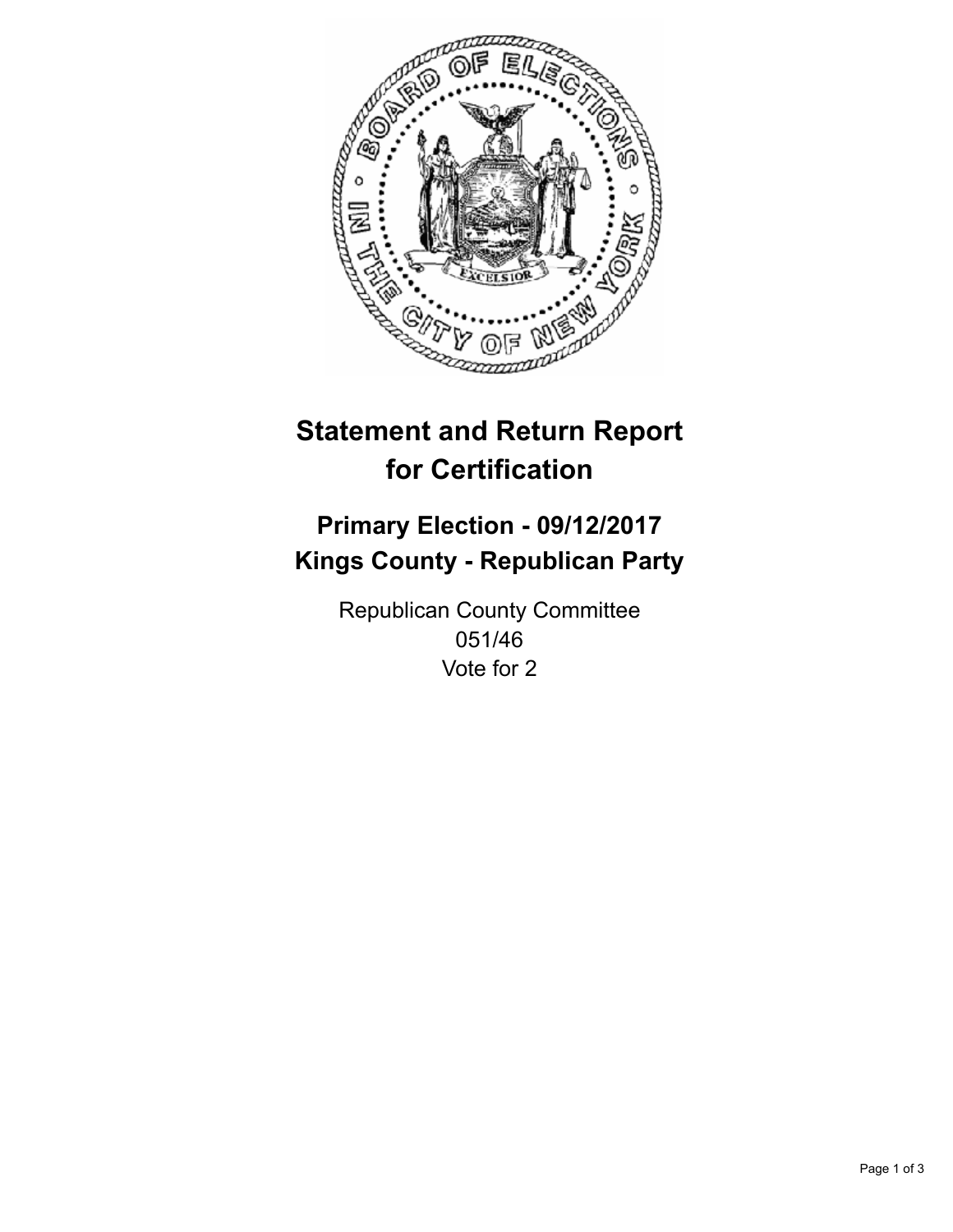

## **Assembly District 46**

| <b>PUBLIC COUNTER</b>                                    | 95       |
|----------------------------------------------------------|----------|
| <b>MANUALLY COUNTED EMERGENCY</b>                        | 0        |
| ABSENTEE / MILITARY                                      | 5        |
| AFFIDAVIT                                                | $\Omega$ |
| <b>Total Ballots</b>                                     | 100      |
| Less - Inapplicable Federal/Special Presidential Ballots | 0        |
| <b>Total Applicable Ballots</b>                          | 100      |
| <b>CHARLES J. LOWRY</b>                                  | 30       |
| <b>LAUREN T. GIANNONE</b>                                | 31       |
| <b>NICK KORDISTOS</b>                                    | 35       |
| <b>GRACIE BORROMETI</b>                                  | 30       |
| <b>Total Votes</b>                                       | 126      |
| Unrecorded                                               | 74       |